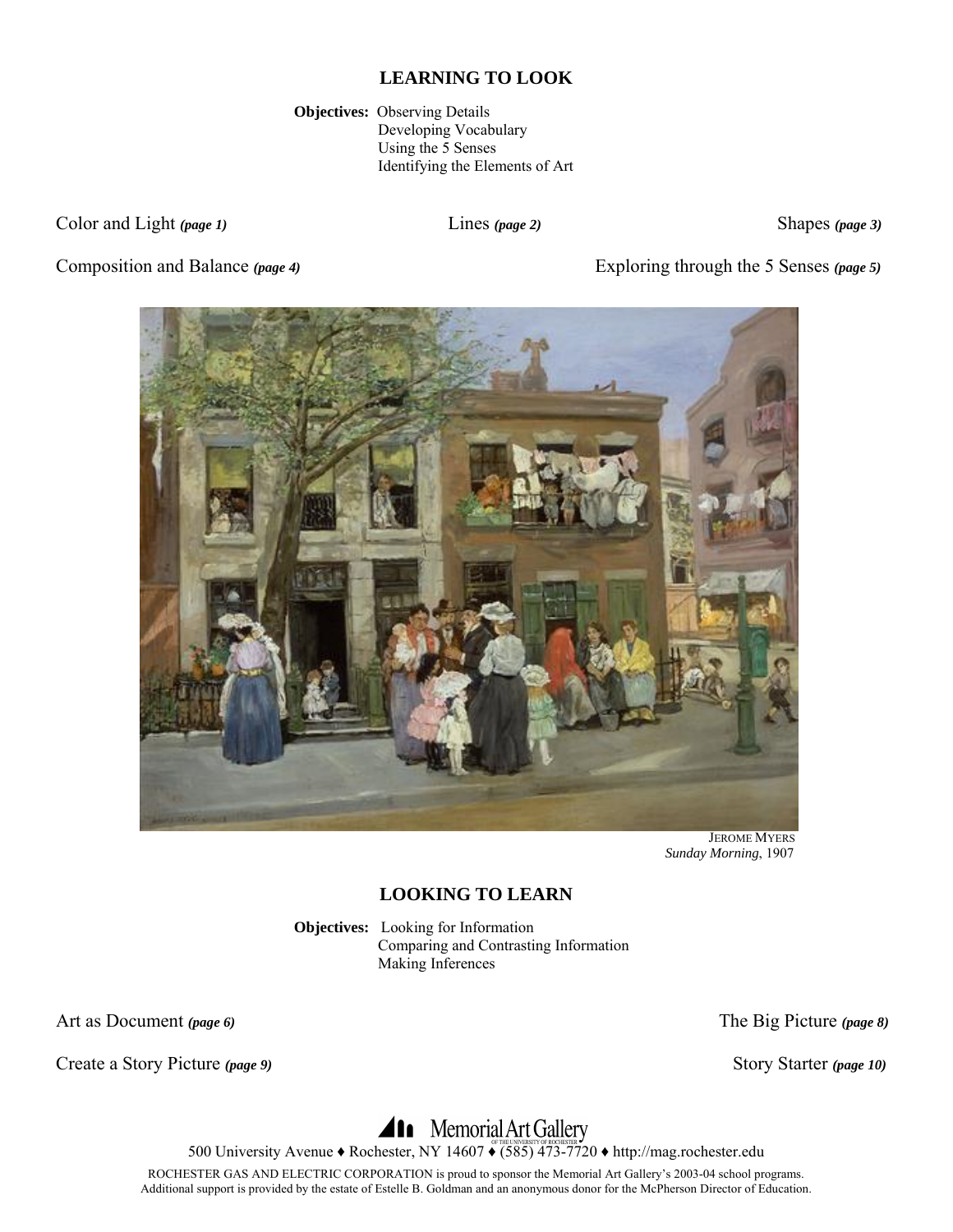#### **Color and Light: How does an artist use colors to interest us in his painting?**  *(refer to color copy to complete this exercise)*

| Circle the whites, the reds, the yellows.                    |
|--------------------------------------------------------------|
| Match the colors with the color samples.                     |
| How many shades of brown can you see in the buildings?       |
| Artists use colors to make a picture look three dimensional. |
| What colors seem to jump out at you?                         |
| Which colors take you deep into the picture?                 |
| How does the artist show brightness and light?               |

Where is the light coming from?

An artist can create a mood of cheerfulness and energy by placing bright colors next to each other. Each bright color "wakes up" its neighbor and helps it stand out in the painting. Circle areas in the painting where the artist has put bright colors close together.



 JEROME MYERS  *Sunday Morning*, 1907

**Ala** Memorial Art Gallery 500 University Avenue ♦ Rochester, NY 14607 ♦ (585) 473-7720 ♦ http://mag.rochester.edu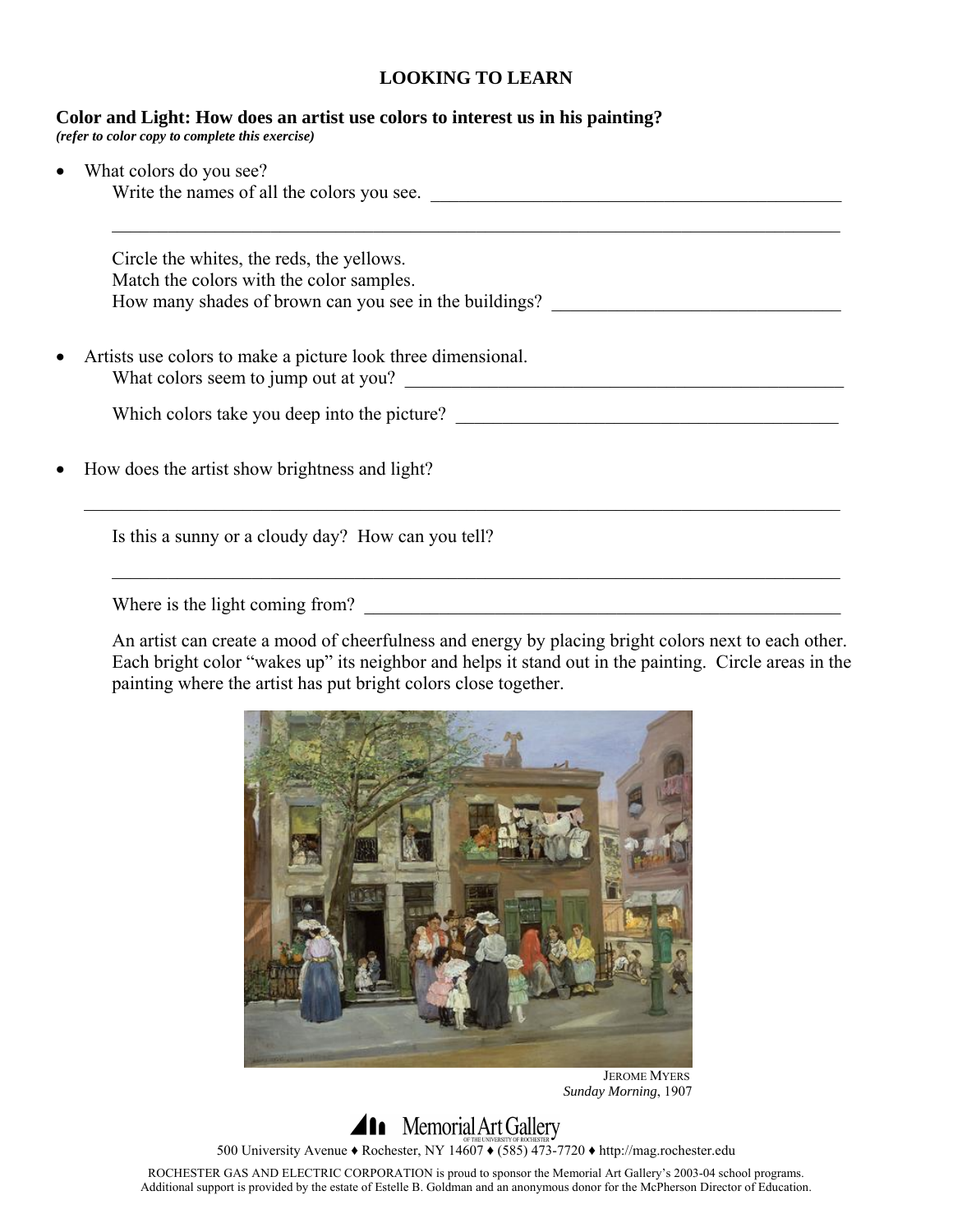#### **Lines: How does an artist use lines to make objects look real?**

Painters draw with many different lines.



Use your finger to trace the outlines. Look for straight lines and curved lines. Mark them with a colored pencil. Where can you find diagonal lines? Follow them and see where your eye goes across and into the painting!

 $\mathcal{L}_\mathcal{L} = \mathcal{L}_\mathcal{L} = \mathcal{L}_\mathcal{L} = \mathcal{L}_\mathcal{L} = \mathcal{L}_\mathcal{L} = \mathcal{L}_\mathcal{L} = \mathcal{L}_\mathcal{L} = \mathcal{L}_\mathcal{L} = \mathcal{L}_\mathcal{L} = \mathcal{L}_\mathcal{L} = \mathcal{L}_\mathcal{L} = \mathcal{L}_\mathcal{L} = \mathcal{L}_\mathcal{L} = \mathcal{L}_\mathcal{L} = \mathcal{L}_\mathcal{L} = \mathcal{L}_\mathcal{L} = \mathcal{L}_\mathcal{L}$ 

 $\mathcal{L}_\mathcal{L} = \{ \mathcal{L}_\mathcal{L} = \{ \mathcal{L}_\mathcal{L} = \{ \mathcal{L}_\mathcal{L} = \{ \mathcal{L}_\mathcal{L} = \{ \mathcal{L}_\mathcal{L} = \{ \mathcal{L}_\mathcal{L} = \{ \mathcal{L}_\mathcal{L} = \{ \mathcal{L}_\mathcal{L} = \{ \mathcal{L}_\mathcal{L} = \{ \mathcal{L}_\mathcal{L} = \{ \mathcal{L}_\mathcal{L} = \{ \mathcal{L}_\mathcal{L} = \{ \mathcal{L}_\mathcal{L} = \{ \mathcal{L}_\mathcal{$ 

Identify some objects that are created by dabs of paint with no outlines.

Some lines are hinted at by the artist. Where are the children going?

Their path is also a line that takes you out of the picture.

Follow the line of the side street as it takes you behind the front building. That diagonal line, called linear perspective, gives us the feeling of depth or *dimension*.

 $\mathcal{L}_\mathcal{L} = \mathcal{L}_\mathcal{L} = \mathcal{L}_\mathcal{L} = \mathcal{L}_\mathcal{L} = \mathcal{L}_\mathcal{L} = \mathcal{L}_\mathcal{L} = \mathcal{L}_\mathcal{L} = \mathcal{L}_\mathcal{L} = \mathcal{L}_\mathcal{L} = \mathcal{L}_\mathcal{L} = \mathcal{L}_\mathcal{L} = \mathcal{L}_\mathcal{L} = \mathcal{L}_\mathcal{L} = \mathcal{L}_\mathcal{L} = \mathcal{L}_\mathcal{L} = \mathcal{L}_\mathcal{L} = \mathcal{L}_\mathcal{L}$ 

 Look at the peoples' eyes and follow their glance; this is called a *line of vision*. What are they looking at? Are they looking at each other?

Is anyone looking out at you? \_\_\_\_\_\_\_\_\_\_\_\_\_\_\_\_\_\_\_\_\_\_\_\_\_\_\_\_\_\_\_\_\_\_\_\_\_\_\_\_\_\_\_\_\_\_\_\_\_\_\_\_\_

Where is the painter standing? \_\_\_\_\_\_\_\_\_\_\_\_\_\_\_\_\_\_\_\_\_\_\_\_\_\_\_\_\_\_\_\_\_\_\_\_\_\_\_\_\_\_\_\_\_\_\_\_\_\_\_\_

Is anyone looking at him?



JEROME MYERS

 *Sunday Morning*, 1907

500 University Avenue ♦ Rochester, NY 14607 ♦ (585) 473-7720 ♦ http://mag.rochester.edu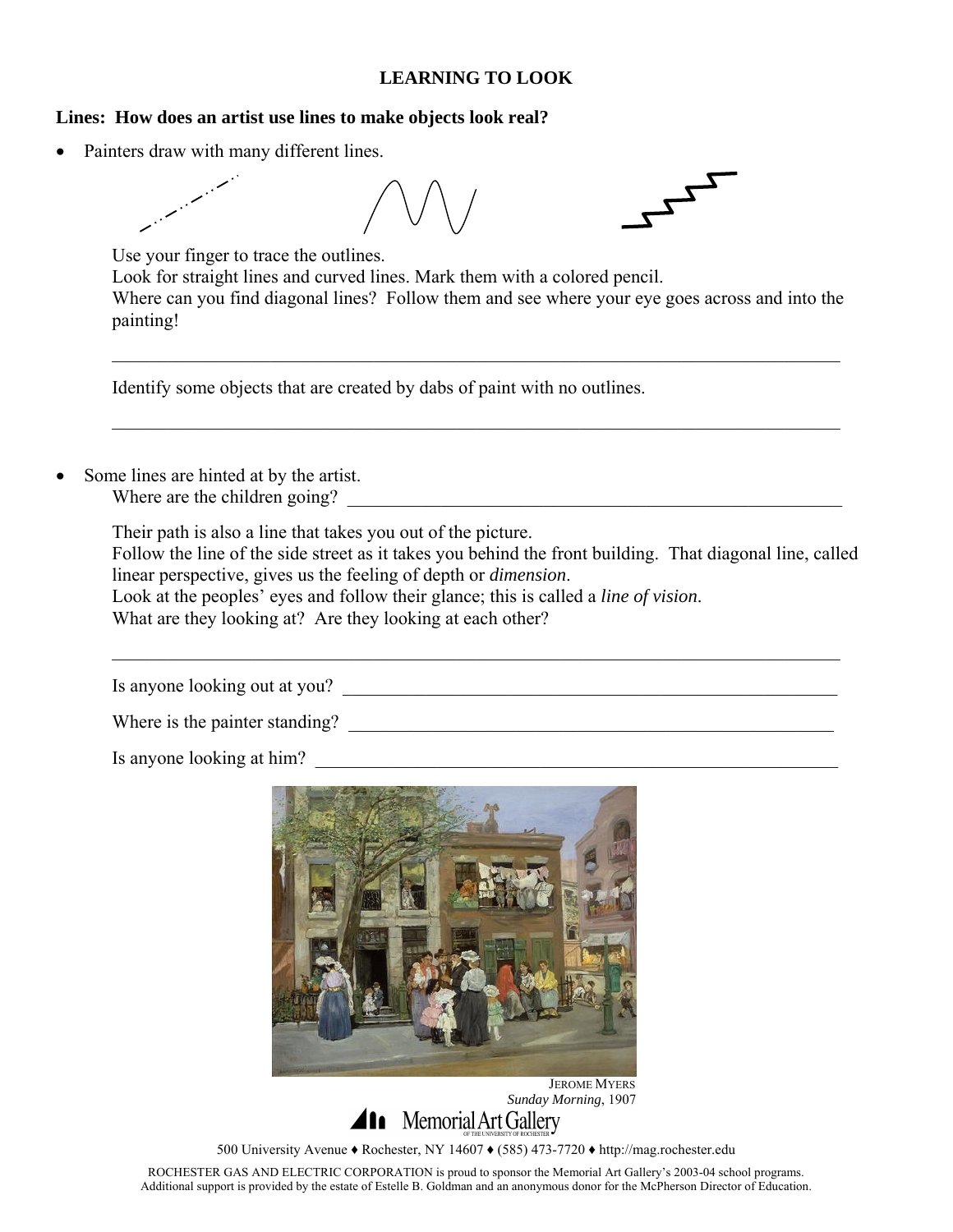#### **Shapes: How does the artist use shapes to help us look all around the painting?**

• Focus your eyes so you do not see the people but look instead for the shapes. A viewfinder can help you see only small parts of the painting at a time.

Where do you see rectangles? Identify them on your painting with a colored pencil. Locate the circles. (Hint: faces can be circles) Locate the triangles. (Hint: people's bodies can be triangles)  $\mathcal{L}_\mathcal{L} = \{ \mathcal{L}_\mathcal{L} = \{ \mathcal{L}_\mathcal{L} = \{ \mathcal{L}_\mathcal{L} = \{ \mathcal{L}_\mathcal{L} = \{ \mathcal{L}_\mathcal{L} = \{ \mathcal{L}_\mathcal{L} = \{ \mathcal{L}_\mathcal{L} = \{ \mathcal{L}_\mathcal{L} = \{ \mathcal{L}_\mathcal{L} = \{ \mathcal{L}_\mathcal{L} = \{ \mathcal{L}_\mathcal{L} = \{ \mathcal{L}_\mathcal{L} = \{ \mathcal{L}_\mathcal{L} = \{ \mathcal{L}_\mathcal{$ 

Walk around the classroom or outdoors and look through your viewfinder at the world above you, below you, in front of you and around you. Look until you find a picture through the frame that you think is interesting. Describe what you see.

 $\mathcal{L}_\mathcal{L} = \{ \mathcal{L}_\mathcal{L} = \{ \mathcal{L}_\mathcal{L} = \{ \mathcal{L}_\mathcal{L} = \{ \mathcal{L}_\mathcal{L} = \{ \mathcal{L}_\mathcal{L} = \{ \mathcal{L}_\mathcal{L} = \{ \mathcal{L}_\mathcal{L} = \{ \mathcal{L}_\mathcal{L} = \{ \mathcal{L}_\mathcal{L} = \{ \mathcal{L}_\mathcal{L} = \{ \mathcal{L}_\mathcal{L} = \{ \mathcal{L}_\mathcal{L} = \{ \mathcal{L}_\mathcal{L} = \{ \mathcal{L}_\mathcal{$ 

Are some things in your view "cut off" by your frame so that you can only see parts of them?

 $\mathcal{L}_\mathcal{L} = \mathcal{L}_\mathcal{L} = \mathcal{L}_\mathcal{L} = \mathcal{L}_\mathcal{L} = \mathcal{L}_\mathcal{L} = \mathcal{L}_\mathcal{L} = \mathcal{L}_\mathcal{L} = \mathcal{L}_\mathcal{L} = \mathcal{L}_\mathcal{L} = \mathcal{L}_\mathcal{L} = \mathcal{L}_\mathcal{L} = \mathcal{L}_\mathcal{L} = \mathcal{L}_\mathcal{L} = \mathcal{L}_\mathcal{L} = \mathcal{L}_\mathcal{L} = \mathcal{L}_\mathcal{L} = \mathcal{L}_\mathcal{L}$ 



 JEROME MYERS  *Sunday Morning*, 1907



*(to use as your viewfinder, cut out frame and use its center)* 



500 University Avenue ♦ Rochester, NY 14607 ♦ (585) 473-7720 ♦ http://mag.rochester.edu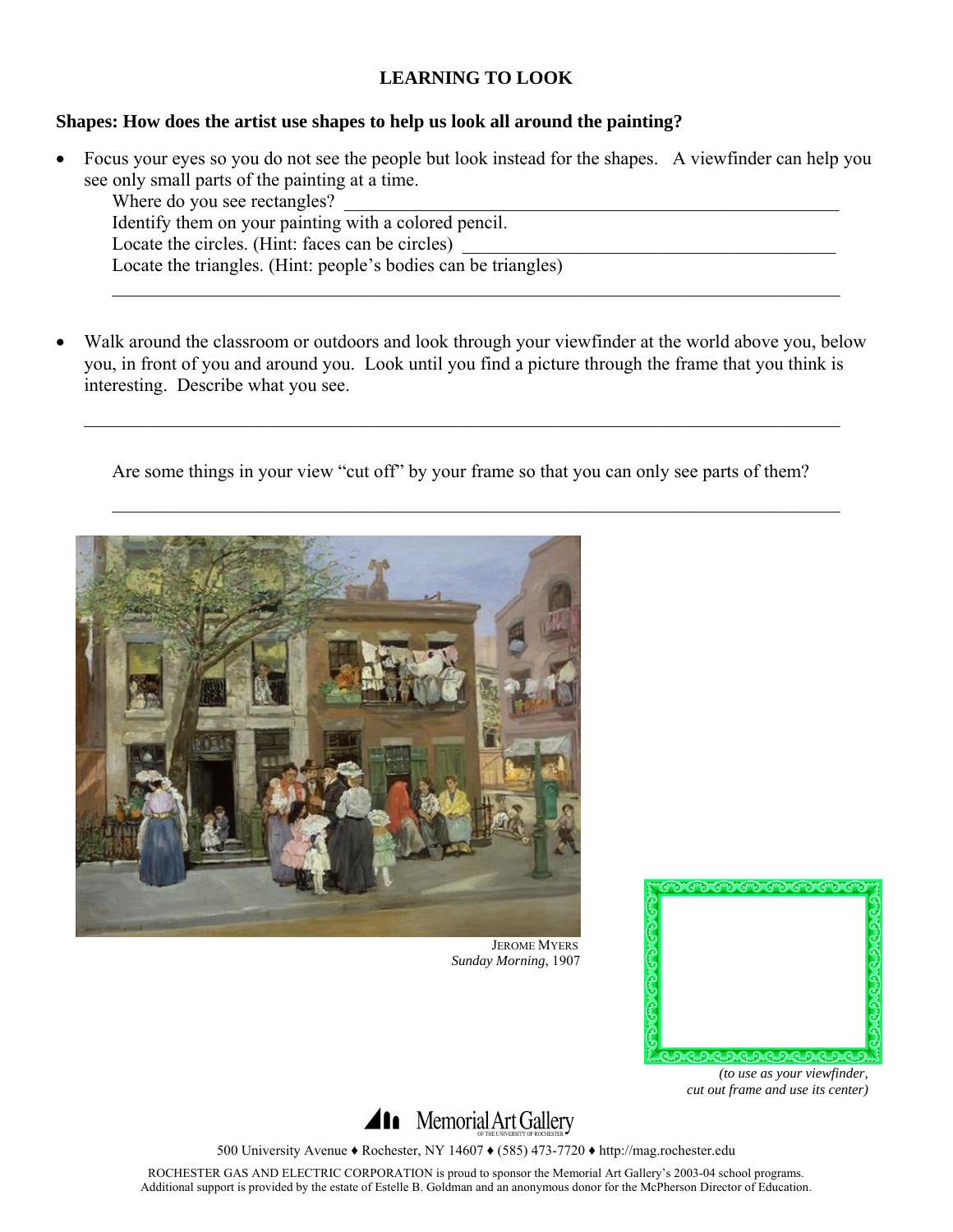#### **Composition and Balance: How does an artist combine what he sees and what he wants things to look like in his painting?**

• Paintings are usually divided into the *foreground* or view closest to us, the *middle ground*, and then the *background* or distance. Can you find the background in this painting? Where is it?

 $\mathcal{L}_\mathcal{L} = \{ \mathcal{L}_\mathcal{L} = \{ \mathcal{L}_\mathcal{L} = \{ \mathcal{L}_\mathcal{L} = \{ \mathcal{L}_\mathcal{L} = \{ \mathcal{L}_\mathcal{L} = \{ \mathcal{L}_\mathcal{L} = \{ \mathcal{L}_\mathcal{L} = \{ \mathcal{L}_\mathcal{L} = \{ \mathcal{L}_\mathcal{L} = \{ \mathcal{L}_\mathcal{L} = \{ \mathcal{L}_\mathcal{L} = \{ \mathcal{L}_\mathcal{L} = \{ \mathcal{L}_\mathcal{L} = \{ \mathcal{L}_\mathcal{$ 

 $\mathcal{L}_\mathcal{L} = \{ \mathcal{L}_\mathcal{L} = \{ \mathcal{L}_\mathcal{L} = \{ \mathcal{L}_\mathcal{L} = \{ \mathcal{L}_\mathcal{L} = \{ \mathcal{L}_\mathcal{L} = \{ \mathcal{L}_\mathcal{L} = \{ \mathcal{L}_\mathcal{L} = \{ \mathcal{L}_\mathcal{L} = \{ \mathcal{L}_\mathcal{L} = \{ \mathcal{L}_\mathcal{L} = \{ \mathcal{L}_\mathcal{L} = \{ \mathcal{L}_\mathcal{L} = \{ \mathcal{L}_\mathcal{L} = \{ \mathcal{L}_\mathcal{$ 

Mark it on the painting. Even though you cannot see very much background, what do you imagine it looks like?

• Painters like to balance the objects in the painting. Draw a line down the middle of the picture; divide the painting into a right side and a left side. List all the objects you see on each side. Is the painting composition balanced?





 JEROME MYERS  *Sunday Morning*, 1907



500 University Avenue ♦ Rochester, NY 14607 ♦ (585) 473-7720 ♦ http://mag.rochester.edu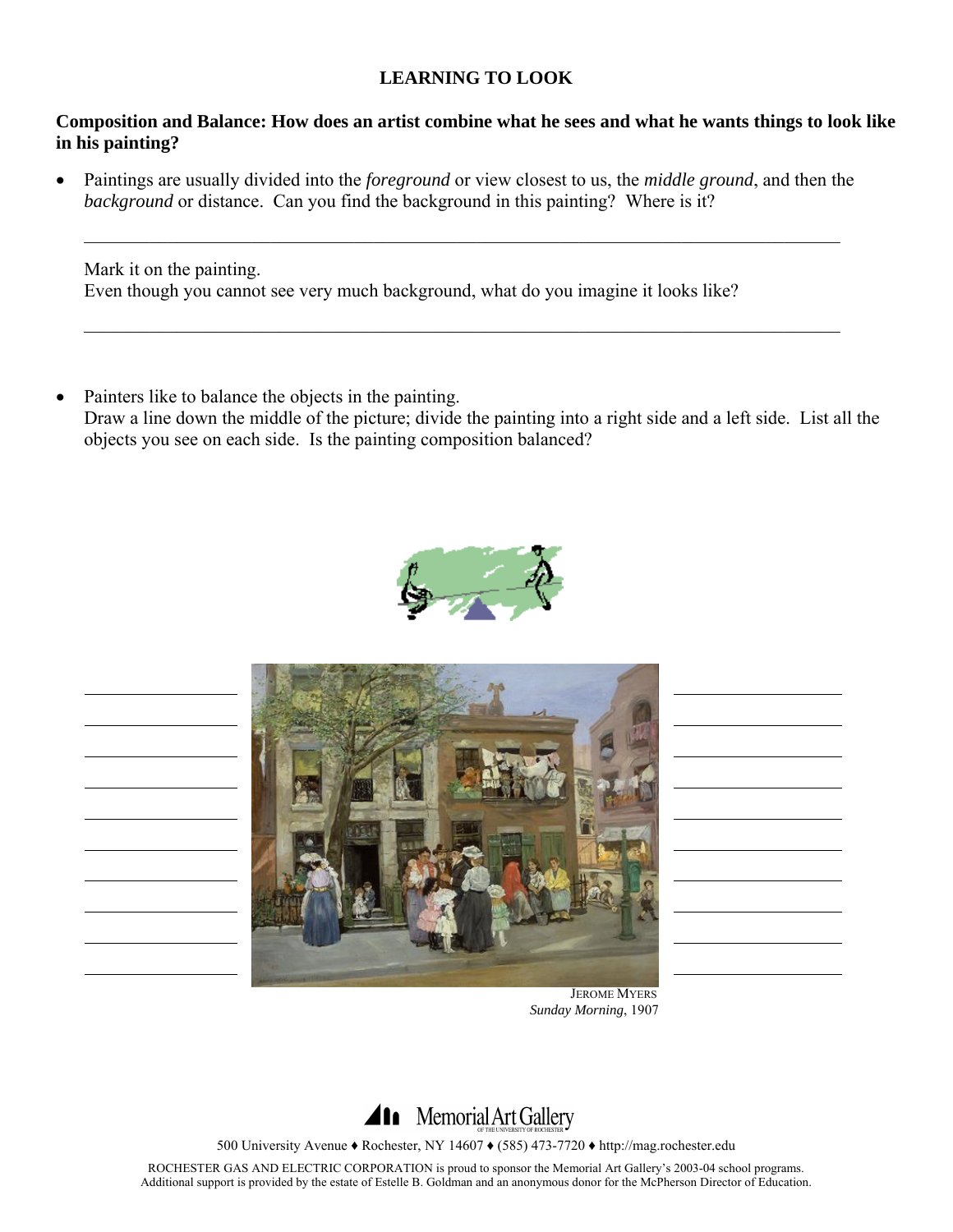#### **Exploring through the 5 Senses:**

 Imagine the sounds in the street. Bring in objects to make city street noises. Imagine the smells coming through the windows and from the plants. Do you feel hungry or thirsty when you look at this painting? What in the painting makes you feel that way?

Do you see anything that might feel very soft to the touch? What might be very rough or very hot to touch?

 $\mathcal{L}_\mathcal{L} = \mathcal{L}_\mathcal{L} = \mathcal{L}_\mathcal{L} = \mathcal{L}_\mathcal{L} = \mathcal{L}_\mathcal{L} = \mathcal{L}_\mathcal{L} = \mathcal{L}_\mathcal{L} = \mathcal{L}_\mathcal{L} = \mathcal{L}_\mathcal{L} = \mathcal{L}_\mathcal{L} = \mathcal{L}_\mathcal{L} = \mathcal{L}_\mathcal{L} = \mathcal{L}_\mathcal{L} = \mathcal{L}_\mathcal{L} = \mathcal{L}_\mathcal{L} = \mathcal{L}_\mathcal{L} = \mathcal{L}_\mathcal{L}$ 

 $\mathcal{L}_\mathcal{L} = \mathcal{L}_\mathcal{L} = \mathcal{L}_\mathcal{L} = \mathcal{L}_\mathcal{L} = \mathcal{L}_\mathcal{L} = \mathcal{L}_\mathcal{L} = \mathcal{L}_\mathcal{L} = \mathcal{L}_\mathcal{L} = \mathcal{L}_\mathcal{L} = \mathcal{L}_\mathcal{L} = \mathcal{L}_\mathcal{L} = \mathcal{L}_\mathcal{L} = \mathcal{L}_\mathcal{L} = \mathcal{L}_\mathcal{L} = \mathcal{L}_\mathcal{L} = \mathcal{L}_\mathcal{L} = \mathcal{L}_\mathcal{L}$ 

 $\mathcal{L}_\mathcal{L} = \{ \mathcal{L}_\mathcal{L} = \{ \mathcal{L}_\mathcal{L} = \{ \mathcal{L}_\mathcal{L} = \{ \mathcal{L}_\mathcal{L} = \{ \mathcal{L}_\mathcal{L} = \{ \mathcal{L}_\mathcal{L} = \{ \mathcal{L}_\mathcal{L} = \{ \mathcal{L}_\mathcal{L} = \{ \mathcal{L}_\mathcal{L} = \{ \mathcal{L}_\mathcal{L} = \{ \mathcal{L}_\mathcal{L} = \{ \mathcal{L}_\mathcal{L} = \{ \mathcal{L}_\mathcal{L} = \{ \mathcal{L}_\mathcal{$ 

Describe what your eyes see at first. What appears after you look longer and harder?

Use movement and facial expressions to show the activities and feelings of the people.

 $\mathcal{L}_\mathcal{L} = \mathcal{L}_\mathcal{L} = \mathcal{L}_\mathcal{L} = \mathcal{L}_\mathcal{L} = \mathcal{L}_\mathcal{L} = \mathcal{L}_\mathcal{L} = \mathcal{L}_\mathcal{L} = \mathcal{L}_\mathcal{L} = \mathcal{L}_\mathcal{L} = \mathcal{L}_\mathcal{L} = \mathcal{L}_\mathcal{L} = \mathcal{L}_\mathcal{L} = \mathcal{L}_\mathcal{L} = \mathcal{L}_\mathcal{L} = \mathcal{L}_\mathcal{L} = \mathcal{L}_\mathcal{L} = \mathcal{L}_\mathcal{L}$ 



 JEROME MYERS *Sunday Morning*, 1907



500 University Avenue ♦ Rochester, NY 14607 ♦ (585) 473-7720 ♦ http://mag.rochester.edu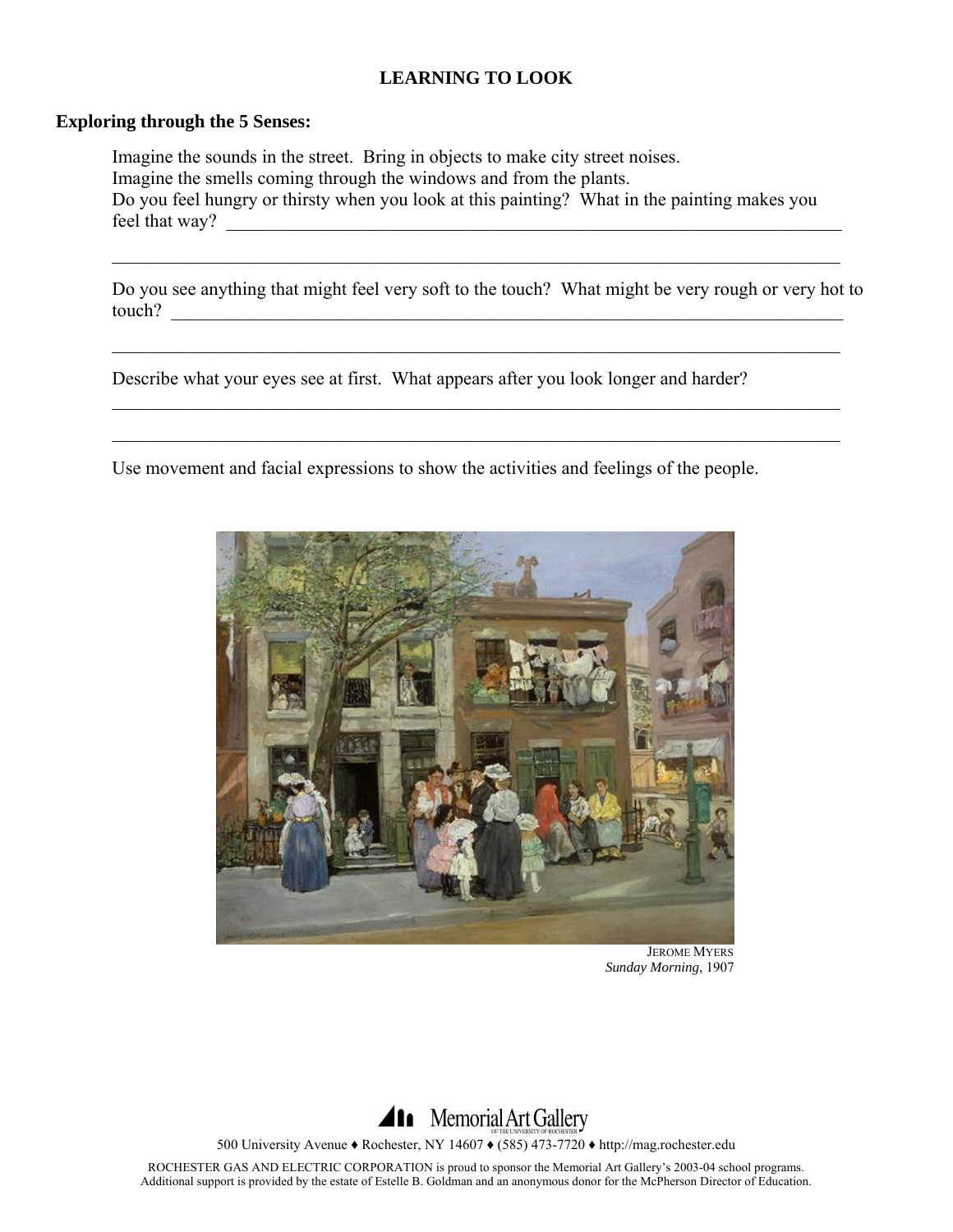#### **Art as Document: How does the artist give us a picture of a culture and environment?**

| $\bullet$ | Ask yourself this question: I wonder what is going on in this painting?<br>How many people are there?<br><u> and</u> the contract of the contract of the contract of the contract of the contract of the contract of the contract of the contract of the contract of the contract of the contract of the contrac |  |  |  |  |  |
|-----------|------------------------------------------------------------------------------------------------------------------------------------------------------------------------------------------------------------------------------------------------------------------------------------------------------------------|--|--|--|--|--|
|           |                                                                                                                                                                                                                                                                                                                  |  |  |  |  |  |
|           |                                                                                                                                                                                                                                                                                                                  |  |  |  |  |  |
|           |                                                                                                                                                                                                                                                                                                                  |  |  |  |  |  |
|           |                                                                                                                                                                                                                                                                                                                  |  |  |  |  |  |
|           | Where is the artist standing to paint?                                                                                                                                                                                                                                                                           |  |  |  |  |  |
|           | Do the people know the artist is there? What in the painting tells you that?                                                                                                                                                                                                                                     |  |  |  |  |  |
|           | <u> 1989 - Johann Harry Harry Harry Harry Harry Harry Harry Harry Harry Harry Harry Harry Harry Harry Harry Harry</u><br>What are all the buildings? How many are there? _________________________________<br>What are the buildings used for?                                                                   |  |  |  |  |  |
|           | What is around the corner?<br><u> </u>                                                                                                                                                                                                                                                                           |  |  |  |  |  |
|           | Where is this scene?                                                                                                                                                                                                                                                                                             |  |  |  |  |  |
|           | What is the weather like?                                                                                                                                                                                                                                                                                        |  |  |  |  |  |
|           | What in the painting tells you about the weather? _______________________________                                                                                                                                                                                                                                |  |  |  |  |  |
|           | What time of year is it?                                                                                                                                                                                                                                                                                         |  |  |  |  |  |
|           |                                                                                                                                                                                                                                                                                                                  |  |  |  |  |  |
|           | What else can you see?                                                                                                                                                                                                                                                                                           |  |  |  |  |  |

• Use the chart to list the things you can see in the painting.

| <b>PEOPLE</b> | <b>OBJECTS</b> | <b>ACTIVITIES</b> | BUILDINGS   ENVIRONMENT | <b>OTHER</b> |
|---------------|----------------|-------------------|-------------------------|--------------|
|               |                |                   |                         |              |
|               |                |                   |                         |              |
|               |                |                   |                         |              |
|               |                |                   |                         |              |
|               |                |                   |                         |              |
|               |                |                   |                         |              |

Al Memorial Art Gallery

500 University Avenue ♦ Rochester, NY 14607 ♦ (585) 473-7720 ♦ http://mag.rochester.edu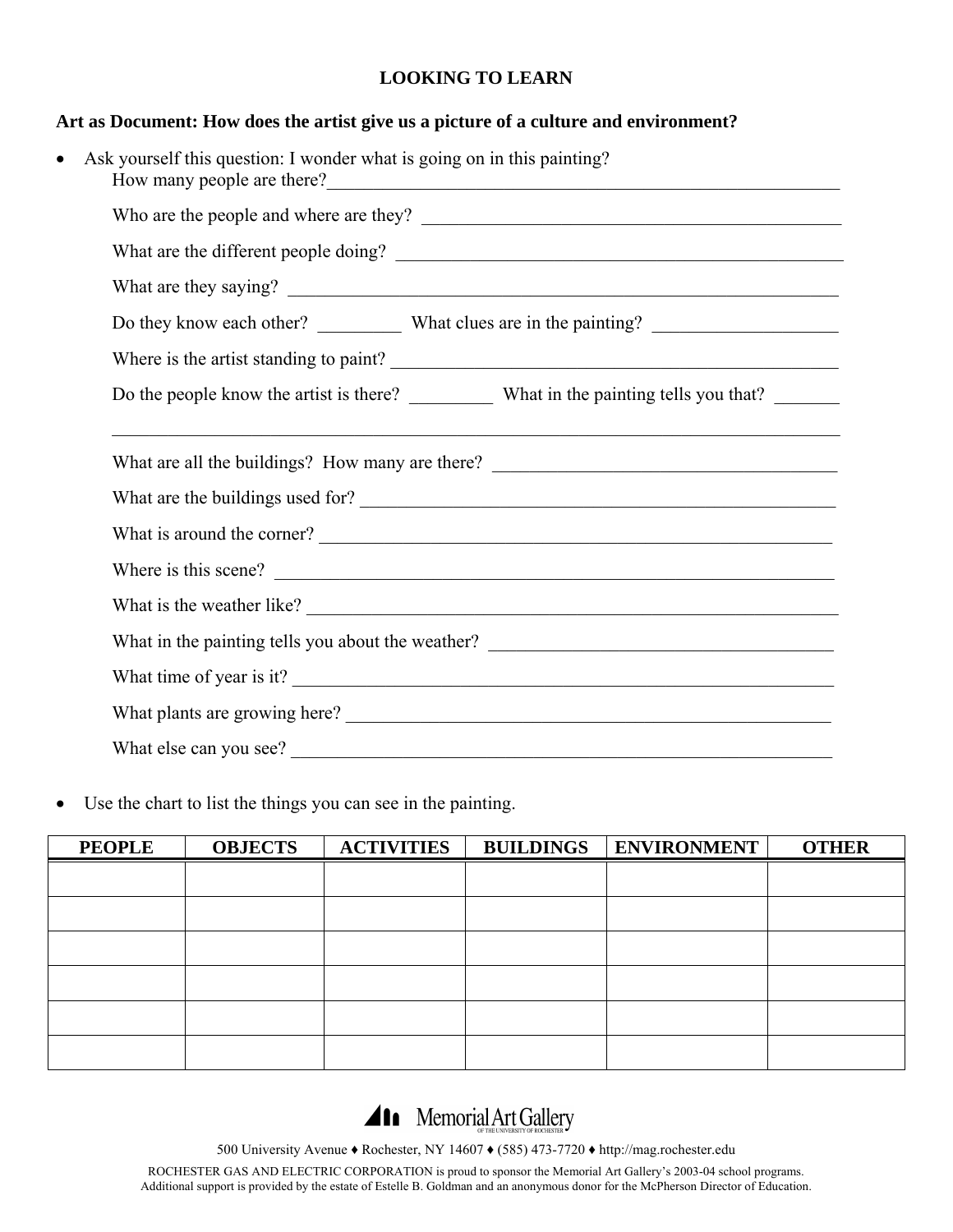Does this picture look like a scene from today's newspaper or TV?

What details give us clues as to when these people lived?

Find a street scene picture in a newspaper or magazine. What similarities and differences do you see? Record your ideas below.



What are all these people doing? Compare their activities with things you and your family and neighbors do on a Sunday morning.

*Sunday Morning*  **Similar 1907**  $\times$  2002

11 Memorial Art Gallery

500 University Avenue ♦ Rochester, NY 14607 ♦ (585) 473-7720 ♦ http://mag.rochester.edu

ROCHESTER GAS AND ELECTRIC CORPORATION is proud to sponsor the Memorial Art Gallery's 2003-04 school programs. Additional support is provided by the estate of Estelle B. Goldman and an anonymous donor for the McPherson Director of Education.

*Street Scene*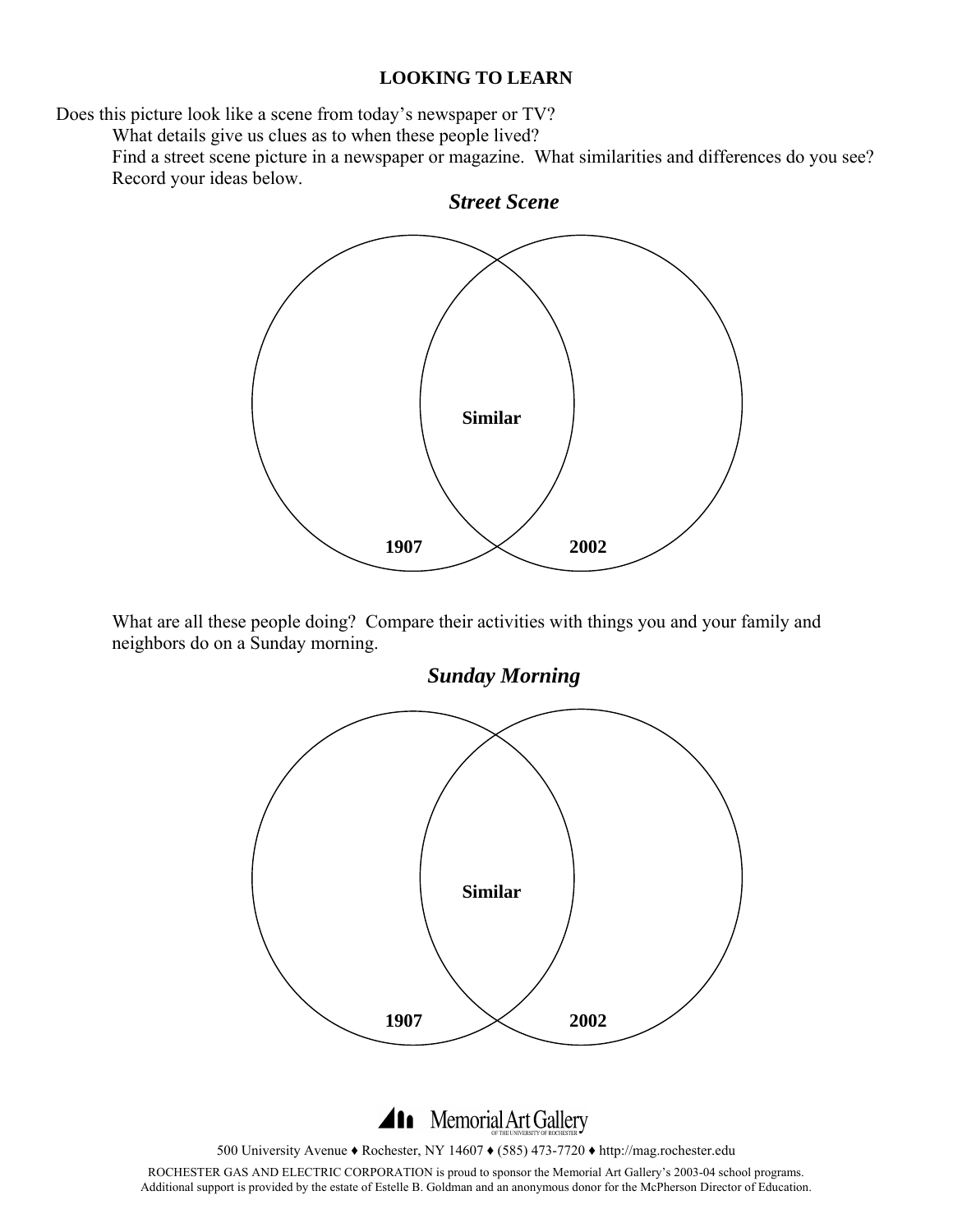| The Big Picture: How do details support the meaning as a whole?<br>What is the main idea or theme you see in the painting? _________________________ |                                                                                                                      |                      |  |
|------------------------------------------------------------------------------------------------------------------------------------------------------|----------------------------------------------------------------------------------------------------------------------|----------------------|--|
|                                                                                                                                                      | <u> 1990 - Jan James James James James James James James James James James James James James James James James J</u> |                      |  |
|                                                                                                                                                      |                                                                                                                      |                      |  |
| What is the title Jerome Myers gave to his painting? ___________________________                                                                     | <b>JEROME MYERS</b>                                                                                                  |                      |  |
| What details has he used to give us that theme? _________________________________                                                                    |                                                                                                                      | Sunday Morning, 1907 |  |
|                                                                                                                                                      |                                                                                                                      |                      |  |
| Supporting Details:                                                                                                                                  |                                                                                                                      | Supporting Details:  |  |
|                                                                                                                                                      |                                                                                                                      |                      |  |
|                                                                                                                                                      |                                                                                                                      |                      |  |
|                                                                                                                                                      |                                                                                                                      |                      |  |
|                                                                                                                                                      |                                                                                                                      |                      |  |
| <u> 1989 - Johann Stein, marwolaethau a bhann an t-Amhain an t-Amhain an t-Amhain an t-Amhain an t-Amhain an t-A</u>                                 |                                                                                                                      |                      |  |
|                                                                                                                                                      |                                                                                                                      |                      |  |
|                                                                                                                                                      |                                                                                                                      |                      |  |
|                                                                                                                                                      |                                                                                                                      |                      |  |
|                                                                                                                                                      |                                                                                                                      |                      |  |
|                                                                                                                                                      |                                                                                                                      |                      |  |
|                                                                                                                                                      |                                                                                                                      |                      |  |
|                                                                                                                                                      |                                                                                                                      |                      |  |
|                                                                                                                                                      |                                                                                                                      |                      |  |

# Al Memorial Art Gallery

500 University Avenue ♦ Rochester, NY 14607 ♦ (585) 473-7720 ♦ http://mag.rochester.edu